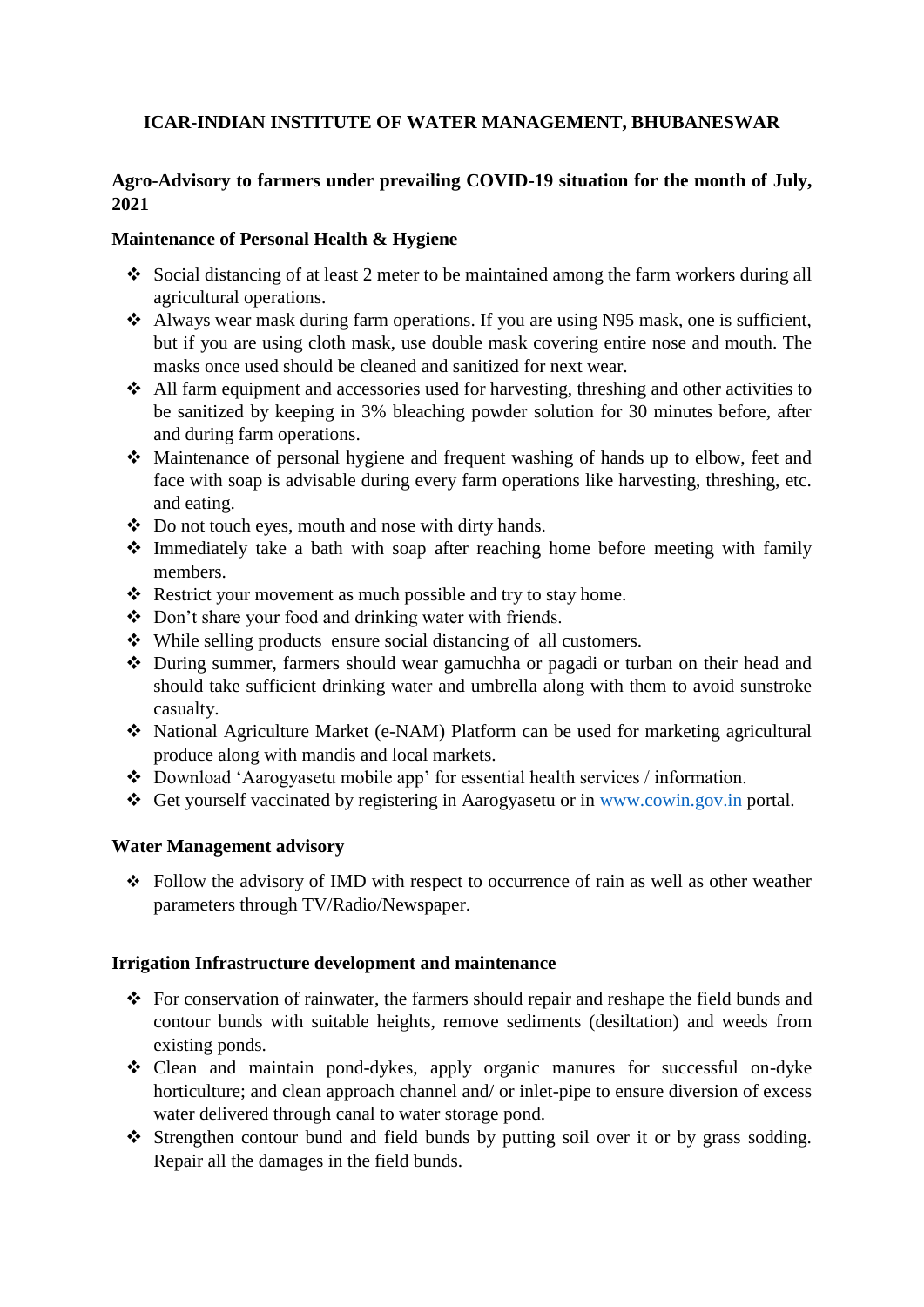- WUAs are advised to participate in the maintenance of canals and associated irrigation infrastructures; cleaning of weeds, repairing of canals and field channels in canal command areas.
- All types of wells need to be cleaned to enhance capacity and to store good quality water.
- $\triangle$  All drainage channels where siltation has occurred, needs to be desilted before the onset of monsoon, to maintain its carrying and drainage capacity.

## **Land preparation**

- $\triangle$  Incorporate dhanicha and sunhemp in the soil for green manuring in the field where rice to be grown.
- For direct seeded rice, apply well decomposed Farm Yard Manure or cow-dung during the final land preparation. Apply full dose of phosphorus (30 kg /ha) and 2/3rd of Potash (20 kg/ha) as basal dose.
- For kharif rice, repair and reshaping of field bunds, maintain suitable bund height for rainwater harvesting in-situ and reducing runoff; collect good quality seeds of varieties according to land type.
- Before transplanting of paddy, planking or laddering should be done in puddled fields for uniform spread of water.
- Make necessary drainage arrangements to drain out rainwater from the cotton, sugarcane, maize, vegetables and other pulse crops.

## **Crop management**

- $\cdot$  Rice seed treatment should be done @ 5 gram Emisan + 1 gram streptocyclin or with 5 gram Emisan + 2.5 gram Agromycine for 10 kg of seeds dipped in 10 liter water for 24 hour.
- For enhancing germination and quick establishment of rice nursery, the water soaked treated seeds should be put in gunny bags and hot water treatment should be given.
- $\triangle$  Rice nursery preparation- prepare the seed bed of 6 inch height and 3 ft wide with convenient length; apply manure and fertilizers; use 30-40 kg seeds for one ha transplanting; make channels in-between strips to drain out excess rainfall/ water.
- $\div$  Complete the sowing of direct seeded rice with good quality seeds at the rate of 30 kg/ha.
- Avoid using urban wastewater for land preparation. If it is the only water source, then do not use directly from wastewater channels or source. Allow to settle for at least 48 hours after using bleaching powder at the rate of 4 -5 gram per 1000 litre water.
- Sow non-paddy crops viz., maize, cowpea, pulses (arhar, blackgram,) ragi, groundnut, sesame, ricebean, castor, pumpkin, sweet potato, okra, brinjal, pumpkin, clusterbean in upland or well drained field.
- $\triangle$  Best time for pineapple sucker plantation in raised bed system with a spacing of 30 X 45 cm.
- $\triangle$  Best time for spine gourd planting in trellis system.
- Apply recommended dose of fertilizers to perennial fruit crops such as mango, guava, sapota, coconut, custard apple in this month.